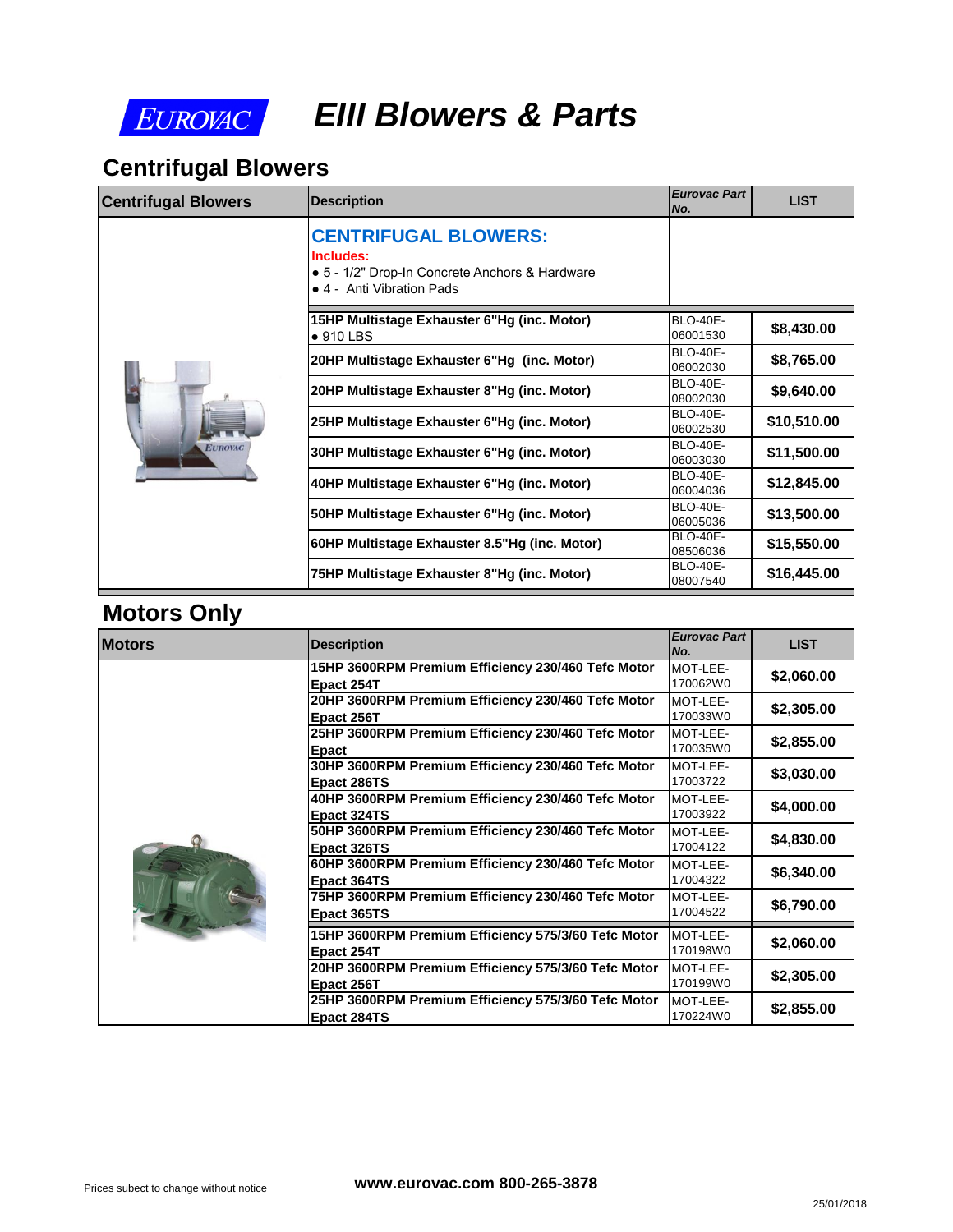| MOT-LEE-<br>17024022<br>Epact 364TS<br>75HP 3600RPM Premium Efficiency 575/3/60 Tefc Motor<br>MOT-LEE-<br>17024622<br>Epact 365TS<br><b>Eurovac Part</b><br><b>Explosion Proof Motors</b><br><b>Description</b><br>INo.<br>MOT-300-<br>30HP 3600RPM 208-230/460 3PH EPFC (XP) Motor 286TS<br>PEB3TR36<br>MOT-300-<br>30HP 3600RPM 230/460 3PH EPFC (XP) Motor 286TS<br>PEB3TR37 | 50HP 3600RPM Premium Efficiency 575/3/60 Tefc Motor<br><b>Epact 326TS</b> | MOT-LEE-<br>17023622 |
|---------------------------------------------------------------------------------------------------------------------------------------------------------------------------------------------------------------------------------------------------------------------------------------------------------------------------------------------------------------------------------|---------------------------------------------------------------------------|----------------------|
|                                                                                                                                                                                                                                                                                                                                                                                 | 60HP 3600RPM Premium Efficiency 575/3/60 Tefc Motor                       |                      |
|                                                                                                                                                                                                                                                                                                                                                                                 |                                                                           |                      |
|                                                                                                                                                                                                                                                                                                                                                                                 |                                                                           |                      |
|                                                                                                                                                                                                                                                                                                                                                                                 |                                                                           |                      |
|                                                                                                                                                                                                                                                                                                                                                                                 |                                                                           |                      |

# **Optional Motor Upgrades**

| <b>Special Painting Of Motors Description</b> |                                         | <b>Eurovac Part</b><br>INo. |
|-----------------------------------------------|-----------------------------------------|-----------------------------|
|                                               | <b>Custom Color For Motor - Upgrade</b> | MOT-ONB-<br><b>UCF20926</b> |

#### **Exhaust Silencers**

| <b>EIII Exhaust Silencers</b> | <b>Description</b>                | <b>Eurovac Part</b><br>No.  |
|-------------------------------|-----------------------------------|-----------------------------|
|                               | EIII 5" Flanged Exhaust Silencer  | BLO-UNS-<br>U2500000        |
|                               | EIII 6" Flanged Exhaust Silencer  | <b>BLO-UNS-</b><br>U2600000 |
|                               | EIII 8" Flanged Exhaust Silencer  | BLO-UNS-<br>U2800000        |
|                               | EIII 10" Flanged Exhaust Silencer | BLO-UNS-<br>U2100000        |
|                               | EIII 12" Flanged Exhasut Silencer | BLO-UNS-<br>U2120000        |
| <b>Adaptor Flanges</b>        | <b>Description</b>                | <b>Eurovac Part</b><br>No.  |
|                               | 3" Adaptor Flange                 | MTF-FLT-<br>PS030060        |
|                               | 4" Adaptor Flange                 | MTF-FLT-<br>PS040060        |
|                               | 5" Adaptor Flange                 | MTF-FLT-<br>PS050050        |
|                               | 6" Adaptor Flange                 | MTF-FLT-<br>PS060060        |
|                               | 8" Adaptor Flange                 | MTF-FLT-<br>PS080080        |
|                               | 10" Adaptor Flange                | MTF-FLT-<br>PS100080        |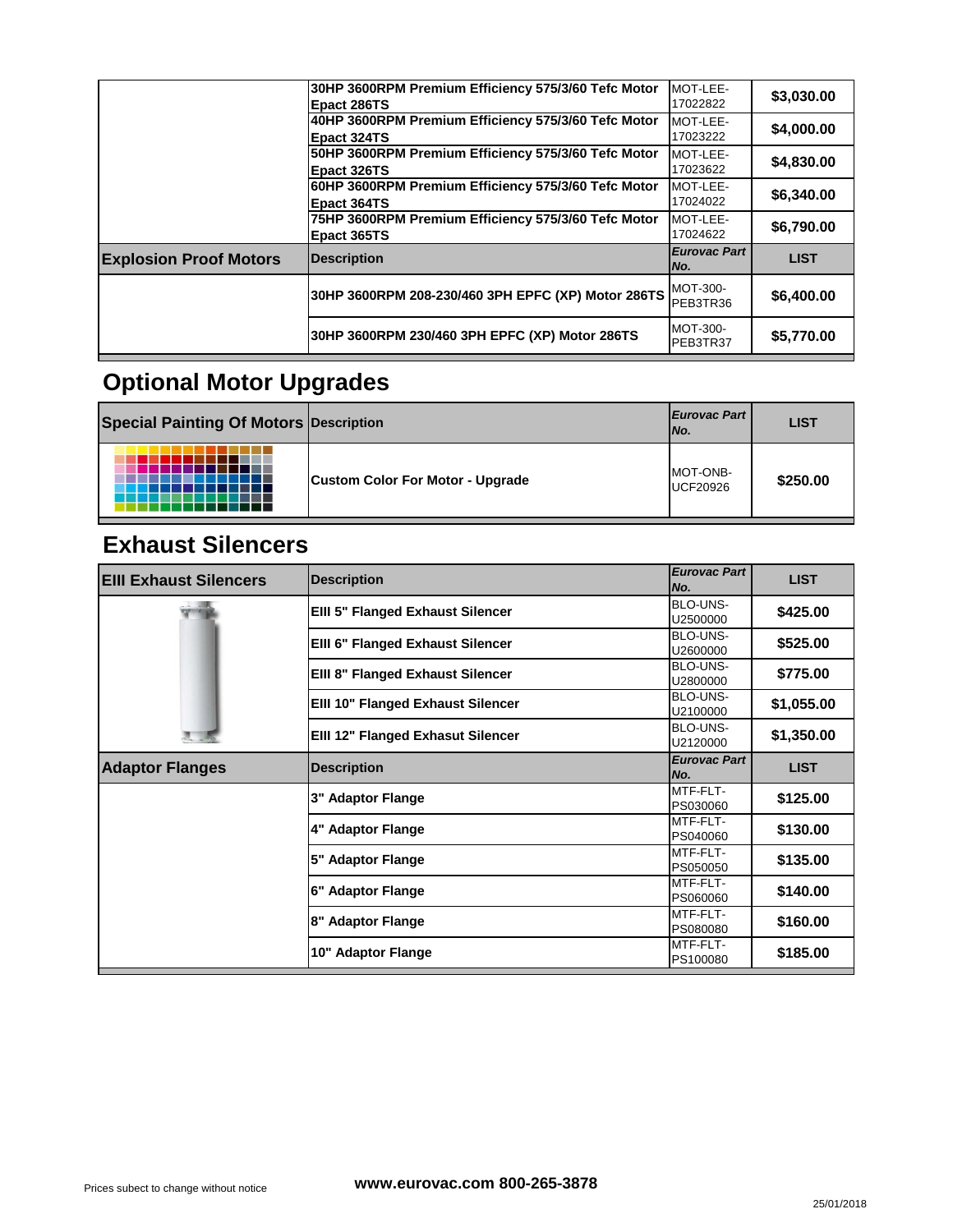# **Relief Valves, Silencers & Strainers**

| <b>Throttling Valves</b>                     | <b>Description</b>                                              | <b>Eurovac Part</b>         |
|----------------------------------------------|-----------------------------------------------------------------|-----------------------------|
|                                              |                                                                 | No.<br>MTF-BFT-             |
|                                              | 5"Throttling Valve/5"X 2" Mpt Tee                               | ZP520000                    |
|                                              | 6"Throttling Valve/6"X 2"Mpt Tee                                | MTF-BFT-<br>ZP620000        |
|                                              | 6"Throttling Valve/6"X 2-1/2" Tee                               | MTF-BFT-                    |
|                                              |                                                                 | ZP625000<br>MTF-BFT-        |
|                                              | 8"Throttling Valve/8"X 2"Mpt Tee                                | ZP820000                    |
|                                              | 8"Throttling Valve/8"X 3"Mpt Tee                                | MTF-BFT-<br>ZP830000        |
|                                              | 10"Throttling Valve/10"x 3"MPT Tee                              | MTF-BFT-<br>ZP103000        |
|                                              | 2" x 8"L Throttling Valve                                       | MTF-BFV-<br>Z0200120        |
|                                              | 2-1/2" x 12"L Throttling Valve                                  | MTF-BFV-<br>Z2500000        |
|                                              | 3" x 12"L Throttling Valve                                      | MTF-BFV-<br>Z3000000        |
|                                              |                                                                 | MTF-BFV-                    |
|                                              | 4" x 12"L Throttling Valve                                      | Z4000000                    |
|                                              | 5" x 12"L Throttling Valve                                      | MTF-BFV-<br>Z5000000        |
| <b>Surge Valves</b>                          | <b>Description</b>                                              | <b>Eurovac Part</b><br>No.  |
|                                              | 2" Motorized Surge Valve Neptronic Actuator 120V                | <b>HOS-20B-</b>             |
|                                              | • For Inside Systems Only                                       | 31201104                    |
|                                              | 2"Mtzd Bf VIv SDX4B-10 Actuator 120VAC<br>• For Outside Systems | <b>HOS-20B-</b><br>CNSDX4B5 |
|                                              | 2.5" Mtzd Bf VIv SDX4B-10 Actuator 120V                         | <b>HOS-25B-</b>             |
|                                              | • For Outside Systems                                           | CNSDX4B5                    |
|                                              | 3" Mtzd Bf VIv SDX4B-10 Actuator 120V<br>• For Outside Systems  | <b>HOS-30B-</b><br>CNSDX4B5 |
| <b>Additional Surge</b><br><b>Components</b> | <b>Description</b>                                              | <b>Eurovac Part</b><br>No.  |
|                                              | 3" x 2" Male Pipe Thread Adaptor ZC<br>• For 2" Surge Valve     | MTF-MAP-<br>ZS030020        |
|                                              | 4" x 3" Male Pipe Thread Adaptor ZC                             | MTF-MAP-<br>ZS040030        |
|                                              | · For 3" Surge Valve                                            | <b>Eurovac Part</b>         |
| <b>Ball Valve</b>                            | <b>Description</b>                                              | No.                         |
|                                              | 2"FPT Brass Ball Valve-Full Port                                | HOS-CON-<br>2BV00000        |
| <b>PVC Relief Valve Silencer</b>             | <b>Description</b>                                              | <b>Eurovac Part</b><br>No.  |
|                                              | 2" PVC Intake Silencer Assembly                                 | SYS-030-<br>41500010        |
|                                              | 2" PVC Strainer Assembly - For PVC Silencer                     | SYS-030-<br>41500011        |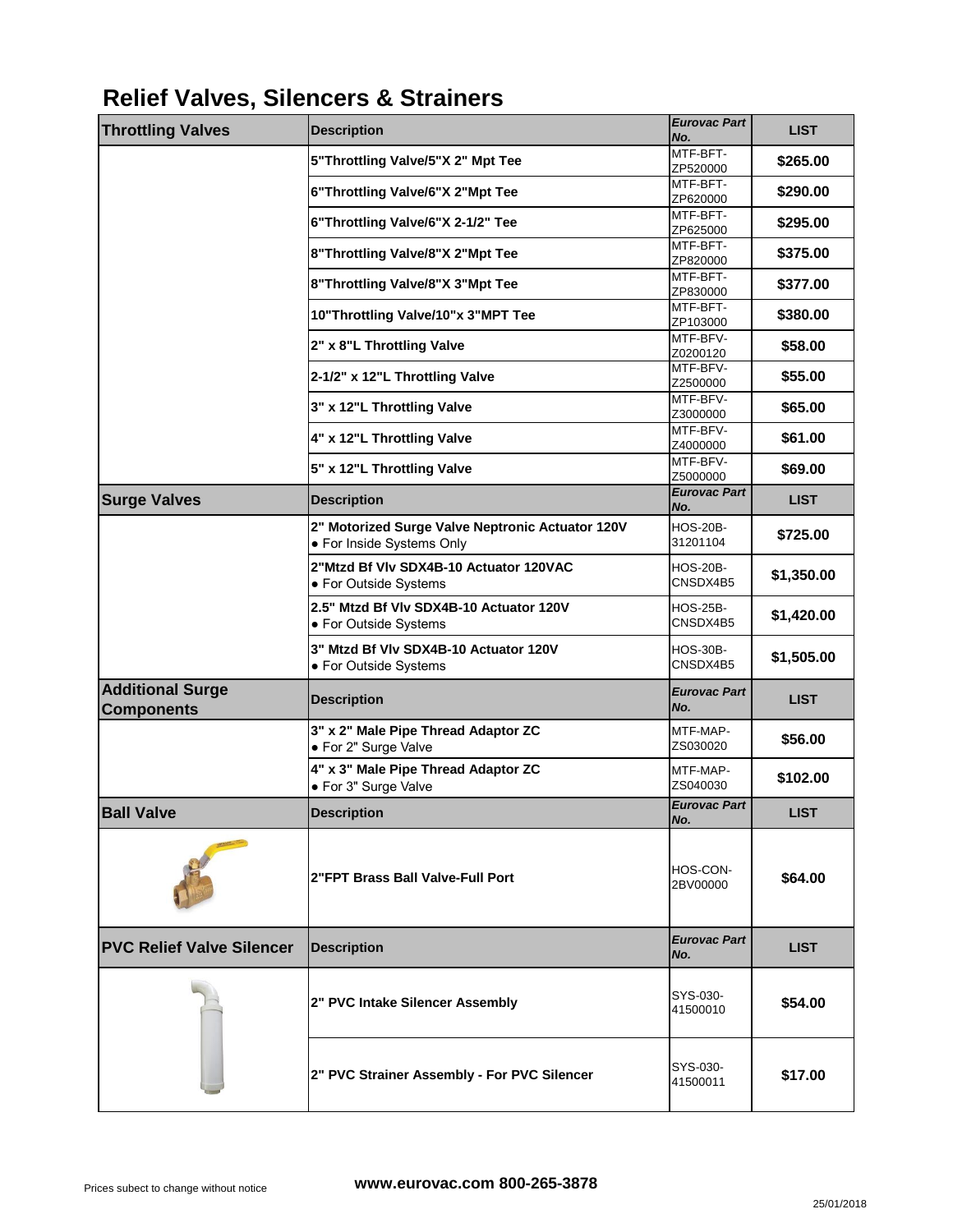| <b>Steel Relief Valve Silencer</b> | Description                   | <b>Eurovac Part</b><br>No.  |
|------------------------------------|-------------------------------|-----------------------------|
|                                    | 2" FPT Steel Silencer         | <b>BLO-UNS-</b><br>11120AA0 |
|                                    | 2 1/2" FPT Steel Silencer     | <b>BLO-UNS-</b><br>11125AA0 |
|                                    | 3" FPT Steel Silencer         | <b>BLO-UNS-</b><br>11130AA0 |
| <b>Filter / Silencer Assembly</b>  | <b>Description</b>            | <b>Eurovac Part</b><br>No.  |
|                                    | 2" Filter / Silencer Assembly | SYS-030-<br>41500105        |

# **Motor to Blower Housing Parts**

| <b>Bearings</b>                            | <b>Description</b>                                                                                                                                                                                                                                                                                                   | <b>Eurovac Part</b><br>No.  |
|--------------------------------------------|----------------------------------------------------------------------------------------------------------------------------------------------------------------------------------------------------------------------------------------------------------------------------------------------------------------------|-----------------------------|
|                                            | 1 5/8" 4 Bolt Flange Mount Bearing<br>• 5/8" Mount Holes<br>• 4 1/8" Mntg Centers                                                                                                                                                                                                                                    | MOT-ONB-<br><b>UCF20926</b> |
|                                            | <b>Bearing Cover</b>                                                                                                                                                                                                                                                                                                 | BLO-EBC-<br><b>UCF20926</b> |
|                                            | 5 3/8" x 2 5/8" Felt Seal 1 5/8" Shaft                                                                                                                                                                                                                                                                               | BLO-ABL-<br>FS016250        |
|                                            | 5 3/8" Felt Seal Retainer 16ga Galv                                                                                                                                                                                                                                                                                  | MSH-ESR-<br>0537S000        |
| <b>Floating Bearing</b><br><b>Assembly</b> | <b>Description</b>                                                                                                                                                                                                                                                                                                   | <b>Eurovac Part</b><br>No.  |
|                                            | <b>Floating Bearing Assembly</b><br>· Used on 30" dia. blower opposite end bearing and<br>include the following 3 items:<br>● MSH-EBK-0OE470AB .470"W x .1"L Al./bronze Bearing<br>Key<br>• HAR-SSB-SHF31075 5/16"-24 X 3/4" Halfdog Socket Set<br>Screw<br>• HAR-NSH-00FPM031 5/16-24 Jam Nut PLTD (7/32"<br>thick) | MOT-ONB-<br><b>FLOATING</b> |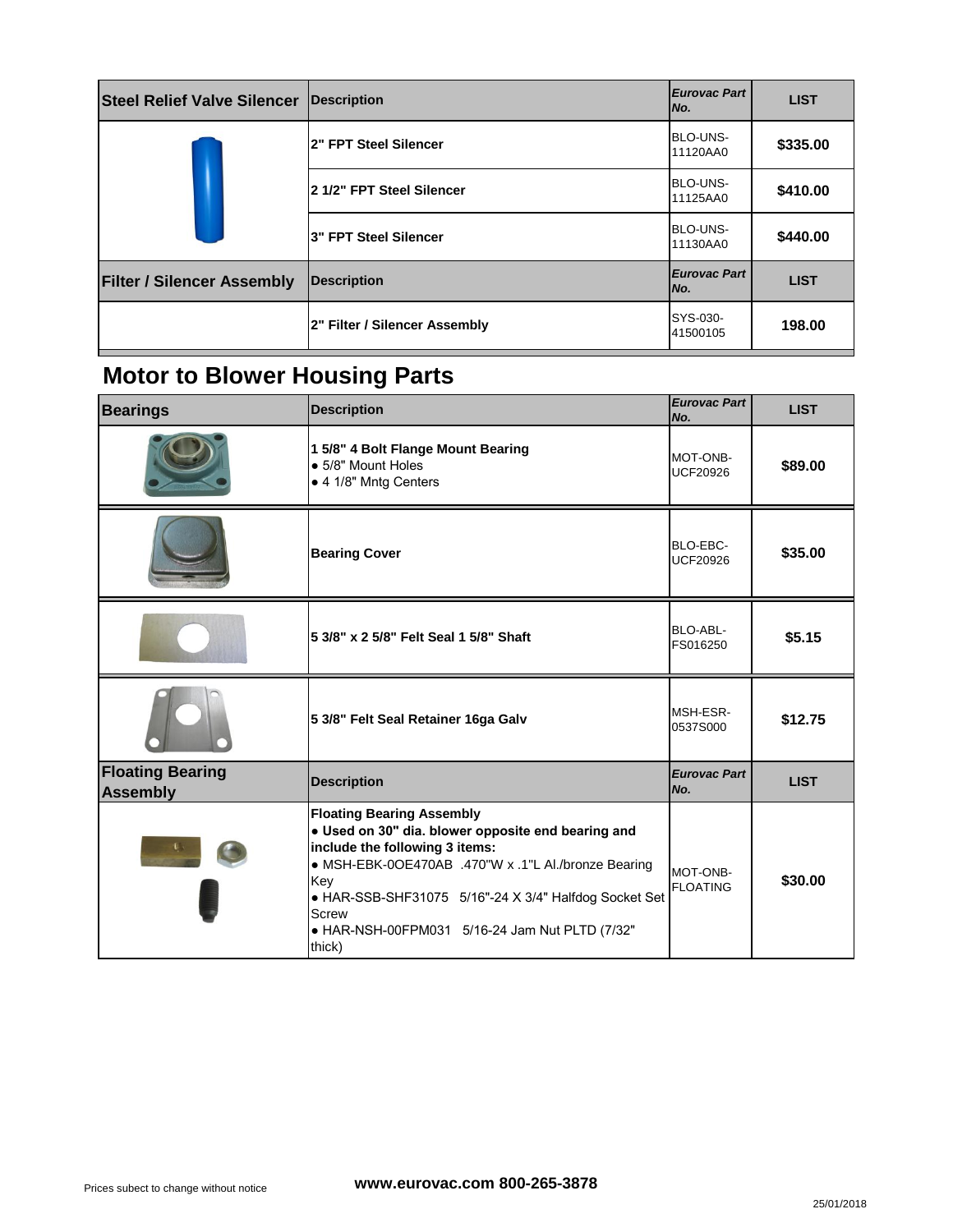| <b>Coupling Sleeve with</b><br><b>Retainer Ring</b> | <b>Description</b>                                                              | <b>Eurovac Part</b><br>No. |
|-----------------------------------------------------|---------------------------------------------------------------------------------|----------------------------|
|                                                     | FOR REPLACEMENT IN THE FIELD                                                    |                            |
|                                                     | 7E 2pc EPDM Coupling Sleeve w/ Retaining Ring<br>• 15 to 30HP<br>· COLOR: Black | MOT-ONB-<br>7E000000       |
|                                                     | 8E 2pc EPDM Coupling Sleeve w/ Retaining Ring<br>• 40 to 50HP<br>· COLOR: Black | MOT-ONB-<br>8E000000       |
|                                                     | <b>8H Hytrel Coupling Sleeve</b><br>• 60 & 75HP<br>COLOR: Orange                | MOT-ONB-<br>8H000000       |
| <b>Coupling Sleeve</b><br>(Used On New Blowers)     | <b>Description</b>                                                              | <b>Eurovac Part</b><br>No. |
|                                                     | <b>USED ON NEW BLOWERS</b>                                                      |                            |
|                                                     | <b>7JE EPDM Coupling Sleeve</b><br>• 15 to 30HP                                 | MOT-ONB-<br>7JE00000       |
|                                                     | <b>8JE EPDM Coupling Sleeve</b><br>• 40 to 50HP                                 | MOT-ONB-<br>8JE00000       |
| <b>Coupling Flange</b>                              | <b>Description</b>                                                              | <b>Eurovac Part</b><br>No. |
|                                                     | 7S 1-5/8" Coupling Flange (15 to 30HP)<br><b>Turbine &amp; Motor Side</b>       | MOT-ONB-<br>07S11000       |
|                                                     | 8S 1-5/8" Coupling Flange (40 to 75HP)<br>- Turbine Side                        | MOT-ONB-<br>08S110         |
|                                                     | 8S 1-7/8" Coupling Flange (40 to 75HP)<br>- Motor Side                          | MOT-ONB-<br>08S114         |
| <b>Blower Shaft</b>                                 | <b>Description</b>                                                              | <b>Eurovac Part</b><br>No. |
|                                                     | 1 5/8" x 26" Blower Shaft (15 to 30HP)<br>• Current: Approx 2006+               | BLO-DJI-<br>SAB16260       |
|                                                     | 1 5/8" x 34.125" Blower Shaft (40 to 75HP)                                      | BLO-DJI-<br>SCD16340       |
| <b>Coupling Guard</b>                               | <b>Description</b>                                                              | Eurovac Part<br>No.        |
|                                                     | Yellow Coupling Guard - 15-20HP<br>• 6-1/2" x 10" x 11"H                        | BLO-EGC-<br>0020Y00        |
|                                                     | Yellow Coupling Guard - 25-30HP<br>• 7" x 9" x 13-1/2"H                         | BLO-ECG-<br>0040Y00        |
|                                                     | Yellow Coupling Guard - 40-75HP<br>• 9-1/2" x 10" x 14"H                        | BLO-ECG-<br>0060Y00        |
|                                                     |                                                                                 |                            |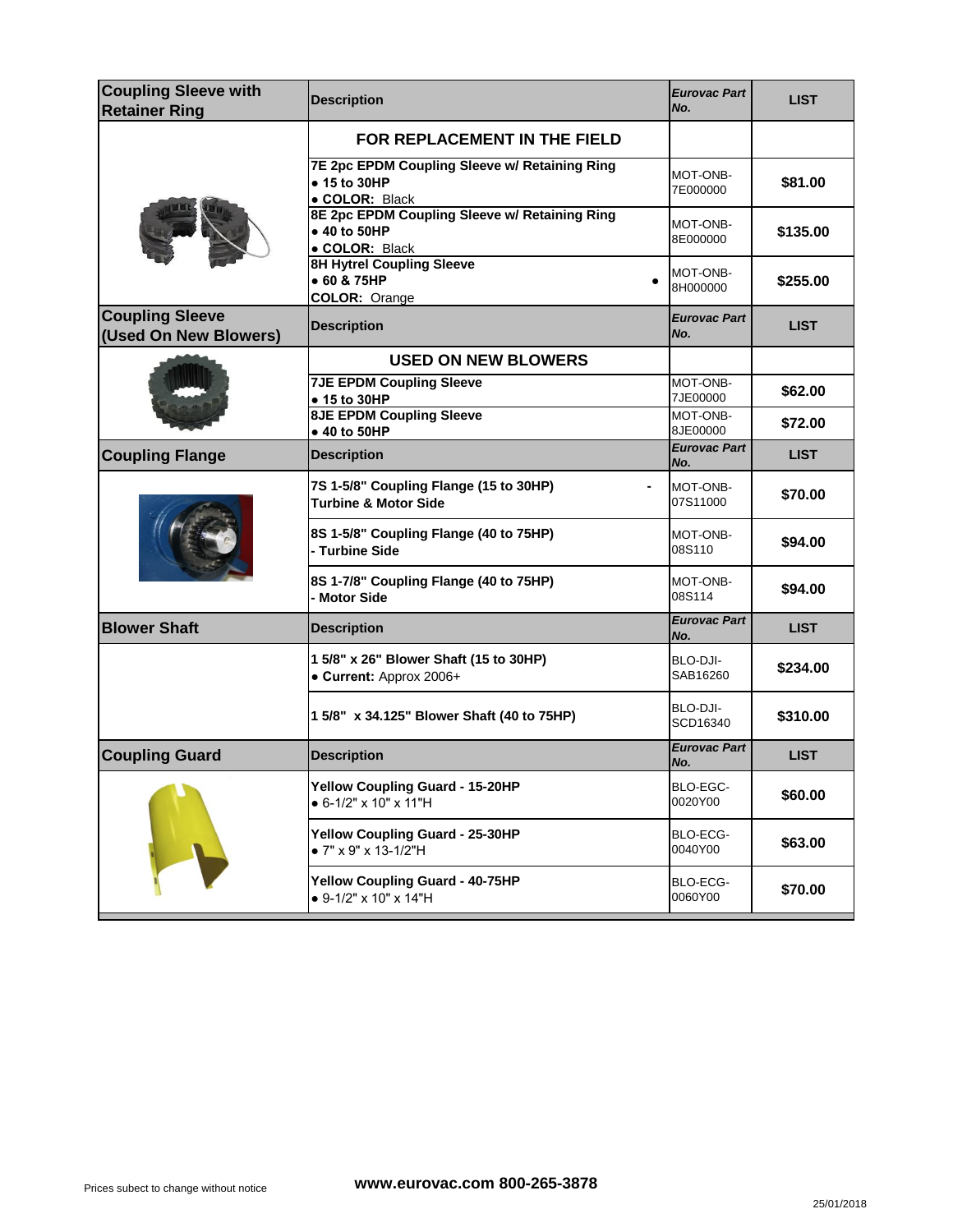# **Blower Internals**

| <b>Impellers</b> | <b>Description</b>                    | <b>Eurovac Part</b>  |
|------------------|---------------------------------------|----------------------|
|                  |                                       | No.                  |
|                  | 20" A Series Impeller Dyn Balanced G2 | BLO-IMP-<br>20A20000 |
|                  |                                       | BLO-IMP-             |
|                  | 20" B Series Impeller Dyn Balanced G2 | 20B20000             |
|                  | 20" E Series Impeller Dyn Balanced G2 | BLO-IMP-             |
|                  |                                       | 20E20000             |
|                  | 20" F Series Impeller Dyn Balanced G2 | BLO-IMP-<br>20F20000 |
|                  |                                       | BLO-IMP-             |
|                  | 21" A Series Impeller Dyn Balanced G2 | 21A20000             |
|                  | 21" B Series Impeller Dyn Balanced G2 | BLO-IMP-             |
|                  |                                       | 21B20000<br>BLO-IMP- |
|                  | 21" C Series Impeller Dyn Balanced G2 | 21C20000             |
|                  | 21" D Series Impeller Dyn Balanced G2 | BLO-IMP-             |
|                  |                                       | 21D20000             |
|                  | 21" E Series Impeller Dyn Balanced G2 | BLO-IMP-<br>21E20000 |
|                  |                                       | BLO-IMP-             |
|                  | 22" A Series Impeller Dyn Balanced G2 | 22A20000             |
|                  | 22" B Series Impeller Dyn Balanced G2 | BLO-IMP-             |
|                  |                                       | 22B20000<br>BLO-IMP- |
|                  | 22" C Series Impeller Dyn Balanced G2 | 22C20000             |
|                  | 22" D Series Impeller Dyn Balanced G2 | BLO-IMP-             |
|                  |                                       | 22D20000             |
|                  | 22" E Series Impeller Dyn Balanced G2 | BLO-IMP-<br>22E20000 |
|                  |                                       | BLO-IMP-             |
|                  | 22" F Series Impeller Dyn Balanced G2 | 22F20000             |
|                  | 24" A Series Impeller Dyn Balanced G2 | BLO-IMP-             |
|                  |                                       | 24A20000<br>BLO-IMP- |
|                  | 24" B Series Impeller Dyn Balanced G2 | 24B20000             |
|                  | 24" C Series Impeller Dyn Balanced G2 | BLO-IMP-             |
|                  |                                       | 24C20000             |
|                  | 24" D Series Impeller Dyn Balanced G2 | BLO-IMP-<br>24D20000 |
|                  |                                       | BLO-IMP-             |
|                  | 24" E Series Impeller Dyn Balanced G2 | 24E20000             |
|                  | 24" F Series Impeller Dyn Balanced G2 | BLO-IMP-             |
|                  |                                       | 24F20000<br>BLO-IMP- |
|                  | 25" A Series Impeller Dyn Balanced G2 | 25A20000             |
|                  | 25" B Series Impeller Dyn Balanced G2 | BLO-IMP-             |
|                  |                                       | 25B20000             |
|                  | 25" C Series Impeller Dyn Balanced G2 | BLO-IMP-<br>25C20000 |
|                  |                                       | BLO-IMP-             |
|                  | 25" D Series Impeller Dyn Balanced G2 | 25D20000             |
|                  | 25" E Series Impeller Dyn Balanced G2 | BLO-IMP-             |
|                  |                                       | 25E20000<br>BLO-IMP- |
|                  | 26" A Series Impeller Dyn Balanced G2 | 26A20000             |
|                  | 26" B Series Impeller Dyn Balanced G2 | BLO-IMP-             |
|                  |                                       | 26B20000             |
|                  | 26" C Series Impeller Dyn Balanced G2 | BLO-IMP-<br>26C20000 |
|                  |                                       | BLO-IMP-             |
|                  | 26" D Series Impeller Dyn Balanced G2 | 26D20000             |
|                  | 26" E Series Impeller Dyn Balanced G2 | BLO-IMP-             |
|                  |                                       | 26E20000             |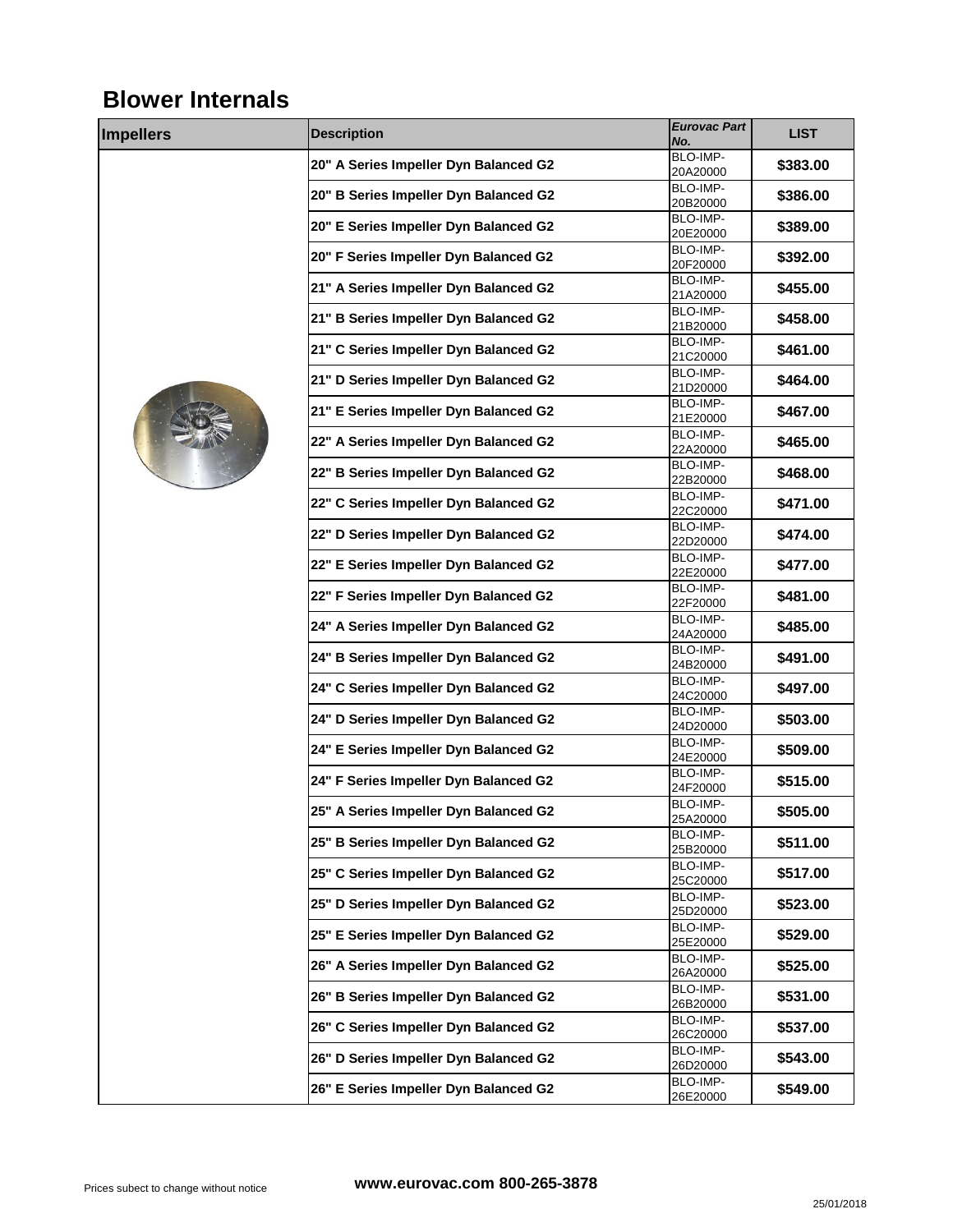| <b>Diffuser Assemblies</b>    | <b>Description</b>                             | Eurovac Part<br>No.  |
|-------------------------------|------------------------------------------------|----------------------|
|                               | A Series 30" Diffusor Assembly 9" Inlet        | BLO-IDA-<br>0030A000 |
|                               | A Series 30" Diffusor Assembly 7" Inlet        | BLO-IDA-             |
|                               | B Series 30" Diffusor Assembly 9" Inlet        | 0030A070<br>BLO-IDA- |
|                               |                                                | 0030B000<br>BLO-IDA- |
|                               | B Series 36" Diffusor Assembly 9" Inlet        | 0036B000             |
|                               | E Series 36" Diffusor Assembly 9" Inlet        | BLO-IDA-<br>0036E000 |
|                               | F Series 36" Diffusor Assembly 10.75" Inlet    | BLO-IDA-<br>0036E100 |
|                               | A Series 316 SS 30" Diffusor Assembly 9" Inlet | BLO-IDA-<br>J030A000 |
| <b>Inlet Plate</b>            | <b>Description</b>                             | Eurovac Part<br>No.  |
|                               | 30" Inlet Plate (A9, B & C Series) 9" Inlet    | BLO-INP-<br>00A30000 |
|                               | 30" Inlet Plate (A7 Series) 7" Inlet           | BLO-INP-             |
|                               |                                                | 00A30070<br>BLO-INP- |
|                               | 36" Inlet Plate (F Series) 10.25" Inlet        | 00F36000             |
|                               | 36" Inlet Plate (B & E Series) 9" Inlet        | BLO-INP-<br>36B2D200 |
|                               |                                                | BLO-INP-             |
|                               | 30" 316SS Inlet Plate (A & B Series) 9" Inlet  | 00A300J0             |
| <b>Spacers - Intermediate</b> | <b>Description</b>                             | Eurovac Part<br>No.  |
|                               | 30" A Series Intermediate Spacer 2.76"W        | BLO-ISP-<br>00AI0000 |
|                               | 30" B Series Intermediate Spacer 3.76"W        | BLO-ISP-             |
|                               | 36" B Series Intermediate Spacer 4.005"W       | 00BI0000<br>BLO-ISP- |
|                               |                                                | 36B2I000<br>BLO-ISP- |
|                               | 36" E Series Intermediate Spacer 5.005"W       | 36D2I000             |
|                               | 30" A Series 316 SS Intermediate Spacer 2.76"W | BLO-ISP-<br>J0A10000 |
| <b>Spacers - Front</b>        | <b>Description</b>                             | Eurovac Part<br>No.  |
|                               | 30" 3A Series Front Spacer 7.70"W              | BLO-ISP-             |
|                               | 30" 4A Series Front Spacer 4.81"W              | 00AF3000<br>BLO-ISP- |
|                               |                                                | 00AF4000<br>BLO-ISP- |
|                               | 30" 5A Series Front Spacer 2.001"W             | 00AF5000<br>BLO-ISP- |
|                               | 30" B3 Series Front Spacer 5.70"W              | 00BF3000             |
|                               | 30" B4 Series Front Spacer 1.845"W             | BLO-ISP-<br>00BF4000 |
|                               | 36" 3B Series Front Spacer 14.685"W            | BLO-ISP-             |
|                               | 36" 4B Series Front Spacer 10.560"W            | 36B2F300<br>BLO-ISP- |
|                               |                                                | 36B2F400<br>BLO-ISP- |
|                               | 36" 5B Series Front Spacer 6.435"W             | 36B2F500             |
|                               | 36" 3E Series Front Spacer 12.685"W            | BLO-ISP-<br>36D2F300 |
|                               | 36" 4E Series Front Spacer 7.560"W             | BLO-ISP-<br>36D2F400 |
|                               | 30" 5A Series 316 SS Front Spacer 1.94"W       | BLO-ISP-             |
|                               |                                                | J0AF5000             |